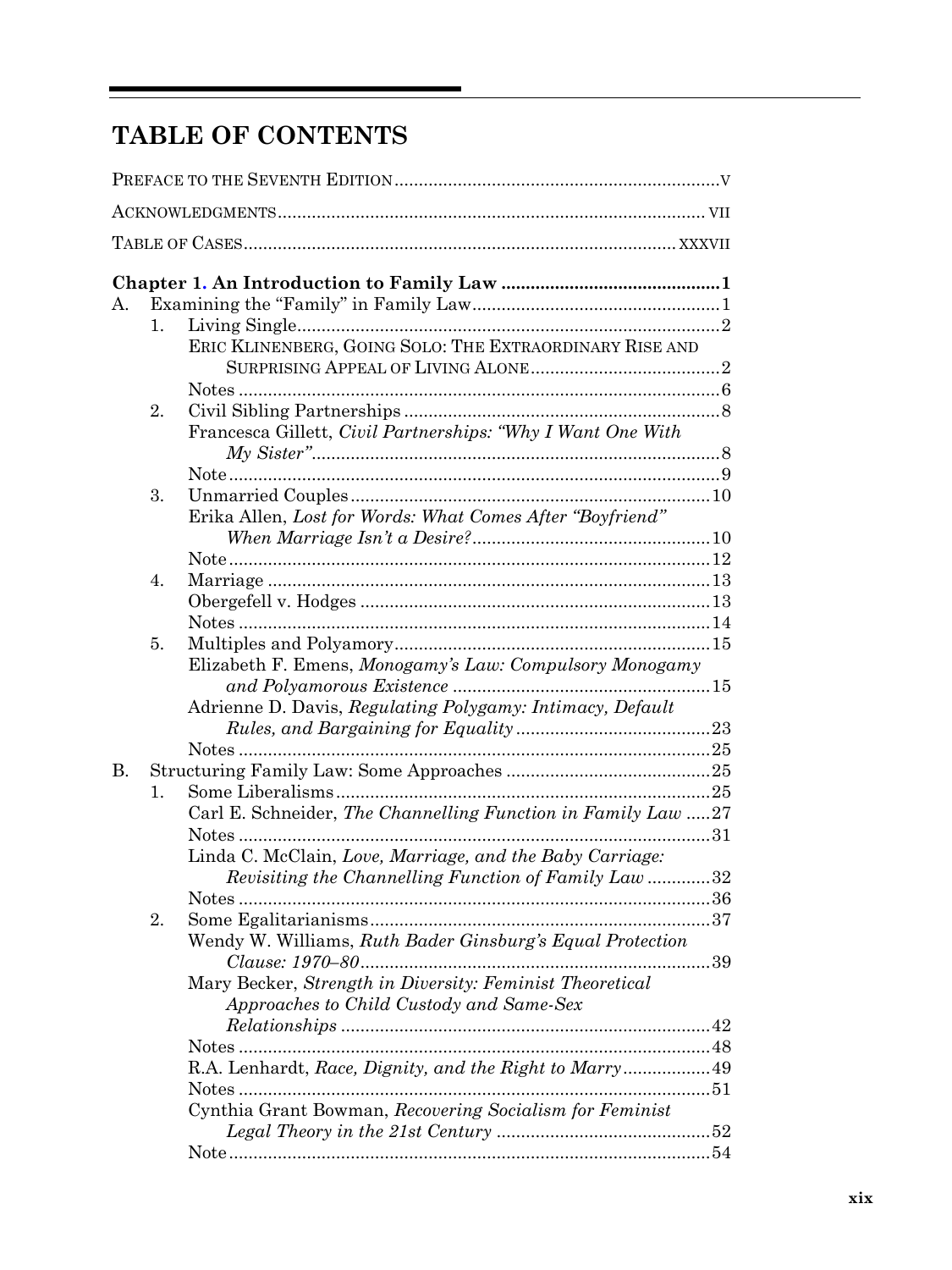## XX TABLE OF CONTENTS

|             | 3. |                | Phyllis Schlafly, How the Feminists Want to Change Our       |  |
|-------------|----|----------------|--------------------------------------------------------------|--|
|             |    |                |                                                              |  |
|             |    |                |                                                              |  |
|             | 4. |                |                                                              |  |
|             |    |                |                                                              |  |
|             |    |                |                                                              |  |
| А.          |    |                |                                                              |  |
|             |    |                | Sherif Girgis, Robert P. George & Ryan T. Anderson, What is  |  |
|             |    |                |                                                              |  |
|             |    |                | Laurie Essig & Lynn Owens, What if Marriage Is Bad for Us?65 |  |
|             |    |                |                                                              |  |
| <b>B.</b>   |    |                |                                                              |  |
|             | 1. |                |                                                              |  |
|             |    |                |                                                              |  |
|             |    |                |                                                              |  |
|             |    |                |                                                              |  |
|             |    |                |                                                              |  |
|             |    |                |                                                              |  |
|             |    |                |                                                              |  |
|             |    |                |                                                              |  |
|             |    |                |                                                              |  |
|             | 2. |                |                                                              |  |
|             |    |                |                                                              |  |
|             |    | a <sub>x</sub> |                                                              |  |
|             |    |                |                                                              |  |
|             |    |                |                                                              |  |
|             |    |                | Claude Levi-Strauss, The Family, in MAN, CULTURE AND         |  |
|             |    |                | Margaret Mead, Anomalies in American Post-Divorce            |  |
|             |    |                | <i>Relationships, in DIVORCE AND AFTER 117</i>               |  |
|             |    |                |                                                              |  |
|             |    | $\mathbf{b}$ . |                                                              |  |
|             |    |                |                                                              |  |
|             |    |                |                                                              |  |
|             |    | c.             |                                                              |  |
|             |    |                |                                                              |  |
|             |    |                |                                                              |  |
|             |    | d.             | Other Restrictions on Marrying (or Not Marrying)  137        |  |
|             |    |                |                                                              |  |
| $C_{\cdot}$ |    |                |                                                              |  |
|             |    |                |                                                              |  |
|             |    |                |                                                              |  |
|             |    |                |                                                              |  |
|             |    |                |                                                              |  |
|             |    |                |                                                              |  |
| D.          |    |                |                                                              |  |
|             |    |                |                                                              |  |
|             |    |                |                                                              |  |
|             |    |                |                                                              |  |
|             |    |                |                                                              |  |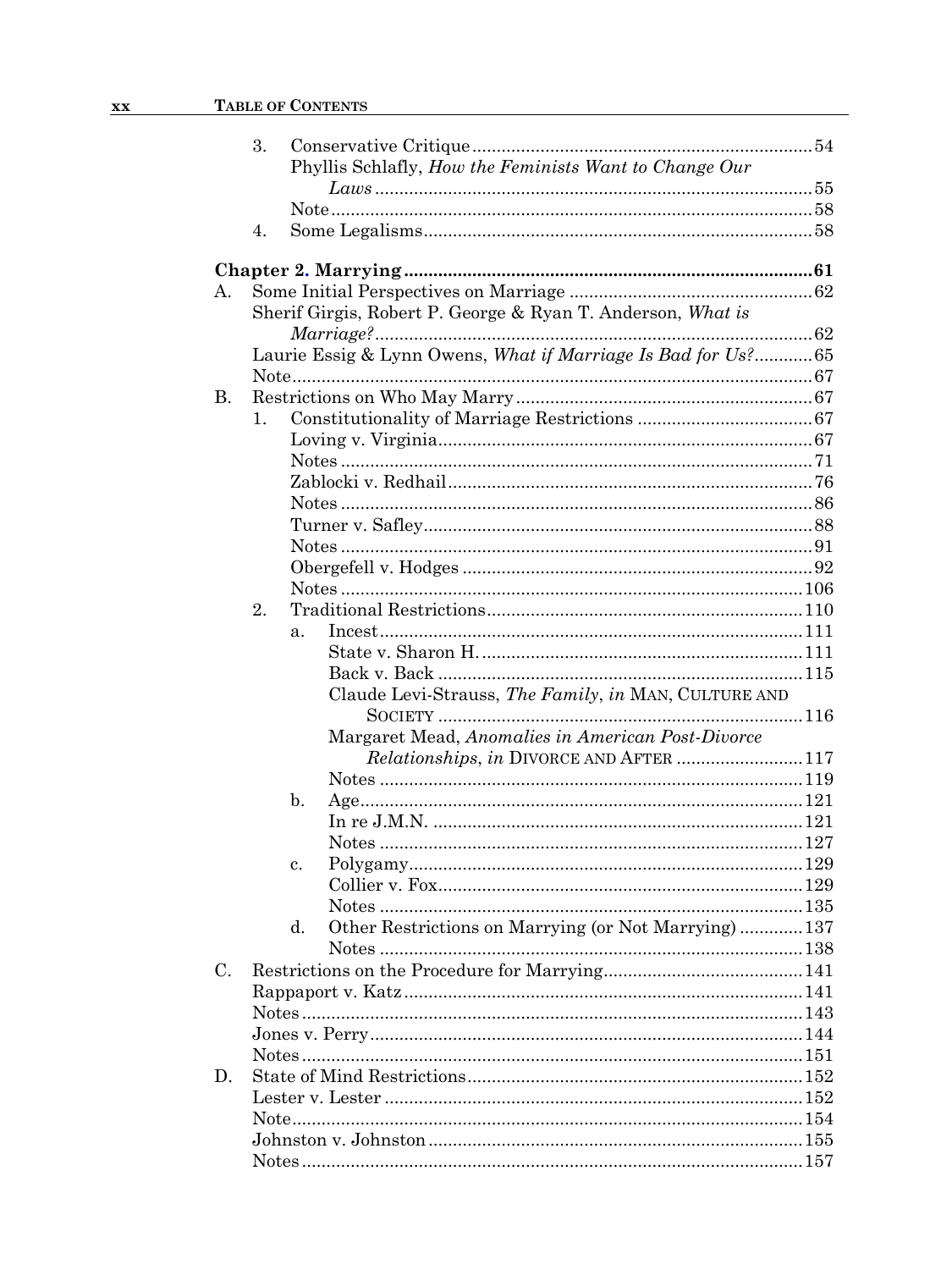## Chapter 3. Marriage: Legal Visions of Privacy, Equality, and

|    |    | Violence …………………………………………………………………………………173                      |  |
|----|----|------------------------------------------------------------------|--|
| А. |    |                                                                  |  |
|    | 1. |                                                                  |  |
|    |    | William Blackstone, 1 Commentaries on the Laws of England        |  |
|    |    | (A Facsimile of the First Edition of 1765–1769)173               |  |
|    |    |                                                                  |  |
|    | 2. |                                                                  |  |
|    |    |                                                                  |  |
|    |    |                                                                  |  |
|    | 3. |                                                                  |  |
|    |    |                                                                  |  |
|    |    |                                                                  |  |
|    |    |                                                                  |  |
| В. |    |                                                                  |  |
|    | 1. |                                                                  |  |
|    |    | Anne Weisberg & Ellen Galinsky, Changing Families,               |  |
|    |    |                                                                  |  |
|    |    |                                                                  |  |
|    | 2. |                                                                  |  |
|    |    | Constitutional Limits on Sex Discrimination190<br>a <sub>1</sub> |  |
|    |    | i.                                                               |  |
|    |    | Reva B. Siegel, She the People: The Nineteenth                   |  |
|    |    | Amendment, Sex Equality, Federalism, and the                     |  |
|    |    |                                                                  |  |
|    |    |                                                                  |  |
|    |    | ii.                                                              |  |
|    |    | Ruth Bader Ginsburg, Gender and the Constitution197              |  |
|    |    |                                                                  |  |
|    |    |                                                                  |  |
|    |    |                                                                  |  |
|    |    |                                                                  |  |
|    |    |                                                                  |  |
|    |    | Positive Law Limits on Sex Discrimination 211<br>b.              |  |
|    |    | i.                                                               |  |
|    |    |                                                                  |  |
|    |    |                                                                  |  |
|    |    | Hively v. Ivy Tech Community College of Indiana219               |  |
|    |    |                                                                  |  |
|    |    | ii.                                                              |  |
|    |    |                                                                  |  |
|    |    |                                                                  |  |
|    |    |                                                                  |  |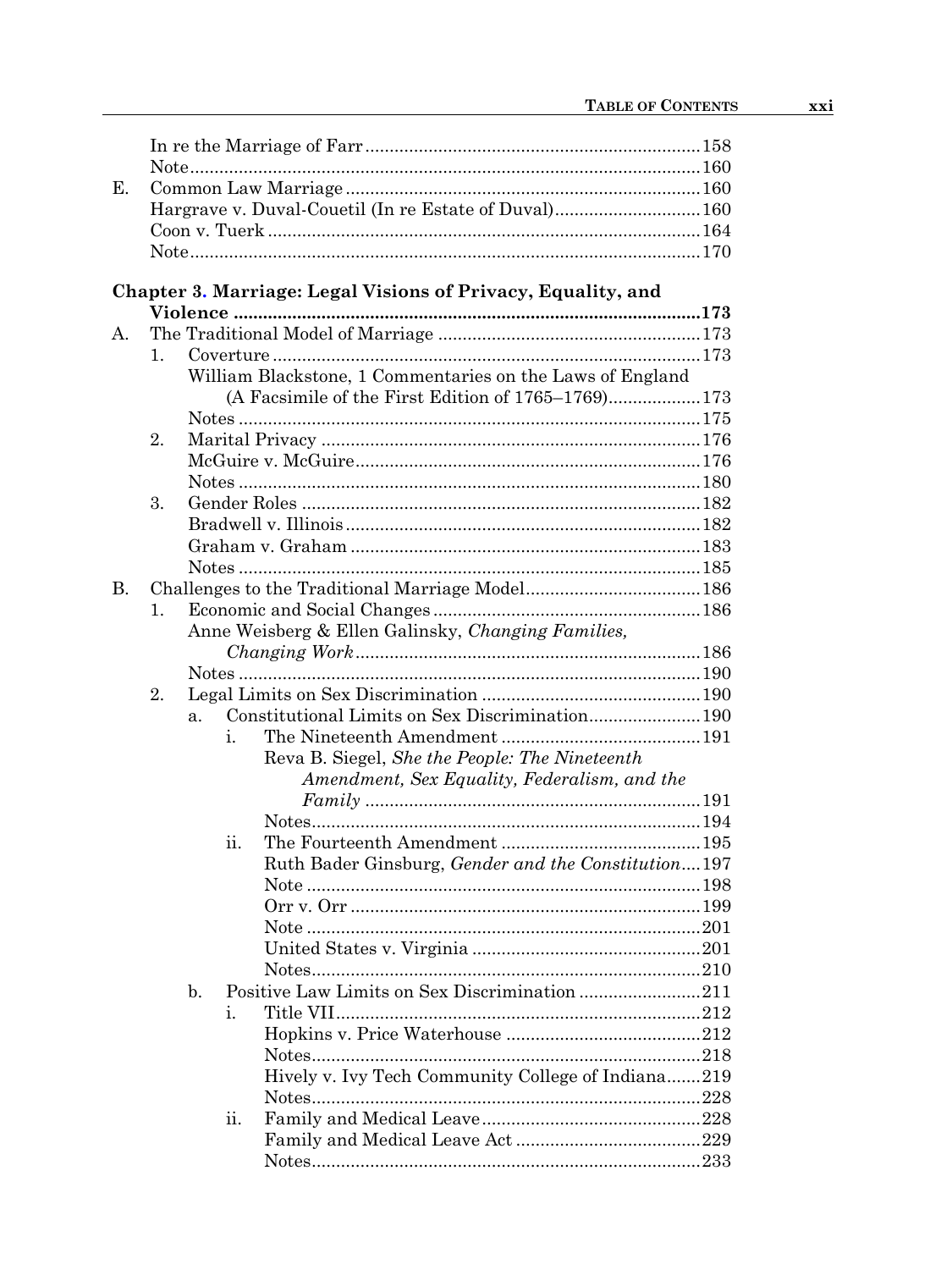|    |    |      | CATHERINE R. ALBISTON, INSTITUTIONAL INEQUALITY                 |     |
|----|----|------|-----------------------------------------------------------------|-----|
|    |    |      | AND THE MOBILIZATION OF THE FAMILY AND                          |     |
|    |    |      | MEDICAL LEAVE ACT: RIGHTS ON LEAVE 233                          |     |
|    |    |      |                                                                 |     |
|    |    | iii. | Non-Legal Limits on Sex Discrimination: The Social              |     |
|    |    |      | and Individual Reallocation and Preservation of                 |     |
|    |    |      | Duties Within (Traditional) Marriage 236                        |     |
|    |    |      | S.M. Miller, The Making of a Confused Middle Class              |     |
|    |    |      |                                                                 |     |
|    |    |      |                                                                 |     |
|    |    |      | Dorothy E. Roberts, Spiritual and Menial                        |     |
|    |    |      |                                                                 |     |
|    |    |      |                                                                 |     |
| C. |    |      |                                                                 |     |
|    | 1. |      | The Constitutional "Right to Privacy" (a.k.a. Constitutionally- |     |
|    |    |      |                                                                 |     |
|    |    |      |                                                                 |     |
|    |    |      |                                                                 |     |
|    |    |      |                                                                 |     |
|    |    |      |                                                                 |     |
|    |    |      |                                                                 |     |
|    |    |      |                                                                 |     |
|    |    |      |                                                                 |     |
|    |    |      |                                                                 |     |
|    |    |      |                                                                 |     |
|    |    |      |                                                                 |     |
|    |    |      |                                                                 |     |
|    |    |      |                                                                 |     |
|    |    |      |                                                                 |     |
|    |    |      |                                                                 |     |
|    | 2. |      |                                                                 |     |
|    |    | a.   | The Right of Chastisement, Marital Privacy, and Marital         |     |
|    |    |      | Rape: Traditional Rules and Evolution-an                        |     |
|    |    |      |                                                                 | 297 |
|    |    | b.   | Breaking Down Marital Privacy Protections. Take 1:              |     |
|    |    |      |                                                                 |     |
|    |    |      |                                                                 |     |
|    |    |      |                                                                 |     |
|    |    |      |                                                                 |     |
|    |    | c.   | Breaking Down Marital Privacy Protections. Take 2:              |     |
|    |    |      |                                                                 |     |
|    |    | i.   |                                                                 |     |
|    |    |      | Massachusetts Abuse Prevention Law 311                          |     |
|    |    |      |                                                                 |     |
|    |    |      |                                                                 |     |
|    |    |      |                                                                 |     |
|    |    |      |                                                                 |     |
|    |    |      |                                                                 |     |
|    |    | ii.  |                                                                 |     |
|    |    |      | Attorney General's Task Force on Family Violence324             |     |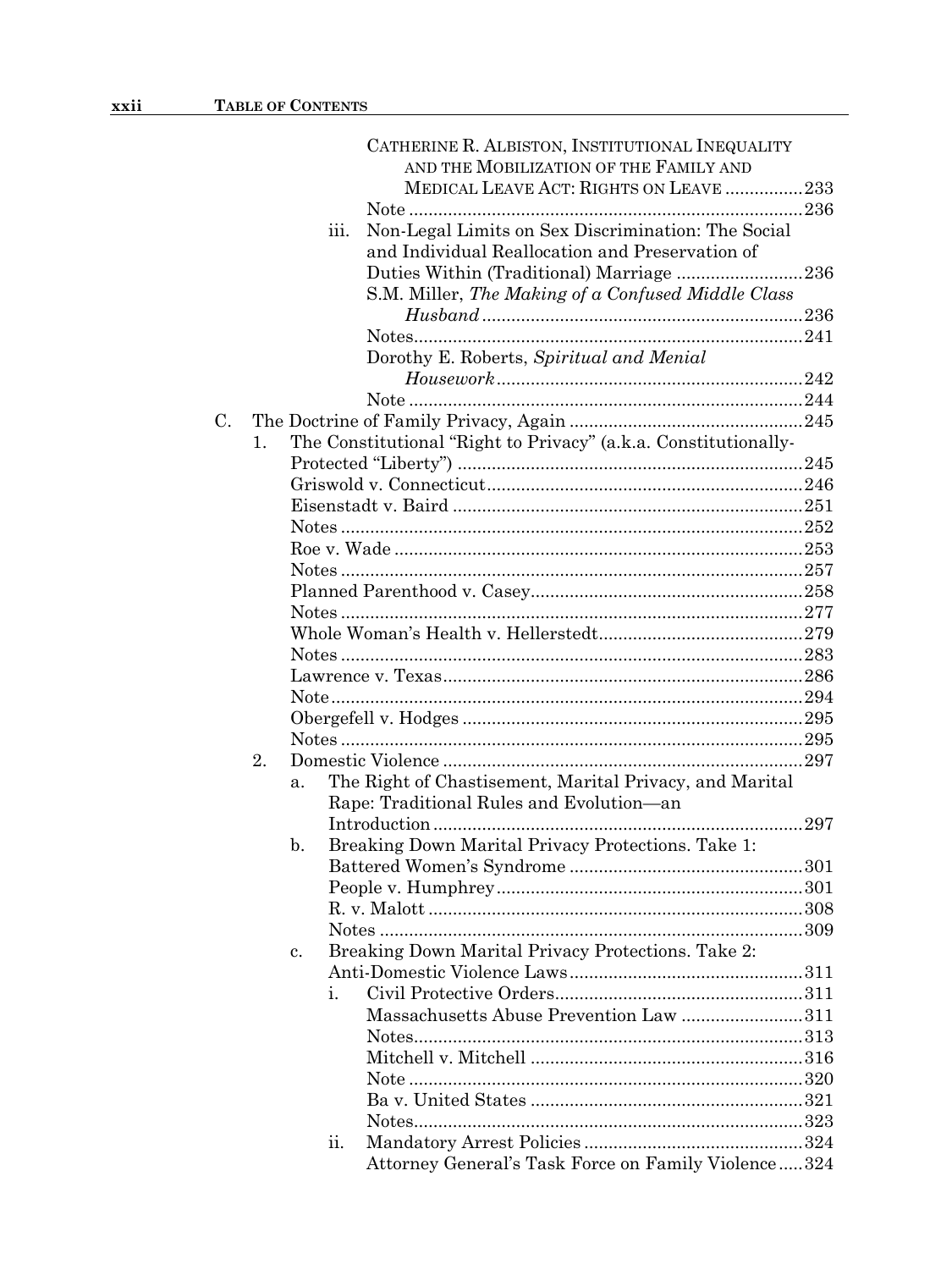|    |    | Breaking Down Marital Privacy Protections. Take 3:<br>d.                                           |  |
|----|----|----------------------------------------------------------------------------------------------------|--|
|    |    |                                                                                                    |  |
|    |    | Jill Elaine Hasday, Contest and Consent: A Legal History                                           |  |
|    |    |                                                                                                    |  |
|    |    |                                                                                                    |  |
|    |    | Robin West, Desperately Seeking a Moralist358                                                      |  |
|    |    |                                                                                                    |  |
|    |    |                                                                                                    |  |
| А. |    |                                                                                                    |  |
|    | 1. |                                                                                                    |  |
|    |    |                                                                                                    |  |
|    |    |                                                                                                    |  |
|    | 2. |                                                                                                    |  |
|    |    |                                                                                                    |  |
|    |    |                                                                                                    |  |
|    | 3. |                                                                                                    |  |
|    |    |                                                                                                    |  |
|    |    |                                                                                                    |  |
|    | 4. |                                                                                                    |  |
|    |    | Judith Areen, Intervention Between Parent and Child: A                                             |  |
|    |    |                                                                                                    |  |
|    |    | Reappraisal of the State's Role in Child Neglect and                                               |  |
|    |    |                                                                                                    |  |
|    |    |                                                                                                    |  |
|    |    | a.                                                                                                 |  |
|    |    | Department of Children and Families, Division of Child<br>Protection and Permanency v. E.D.-O. 382 |  |
|    |    |                                                                                                    |  |
|    |    |                                                                                                    |  |
|    |    |                                                                                                    |  |
|    |    |                                                                                                    |  |
|    |    |                                                                                                    |  |
|    |    |                                                                                                    |  |
|    |    | $\mathbf{b}$ .                                                                                     |  |
|    |    |                                                                                                    |  |
|    |    |                                                                                                    |  |
|    |    | Physical Violence Against a Child: Discipline or Abuse?  405<br>c.                                 |  |
|    |    | Cynthia Godsoe, Redefining Parental Rights: The Case of                                            |  |
|    |    |                                                                                                    |  |
|    |    |                                                                                                    |  |
|    |    |                                                                                                    |  |
|    |    | d.                                                                                                 |  |
|    |    |                                                                                                    |  |
|    |    |                                                                                                    |  |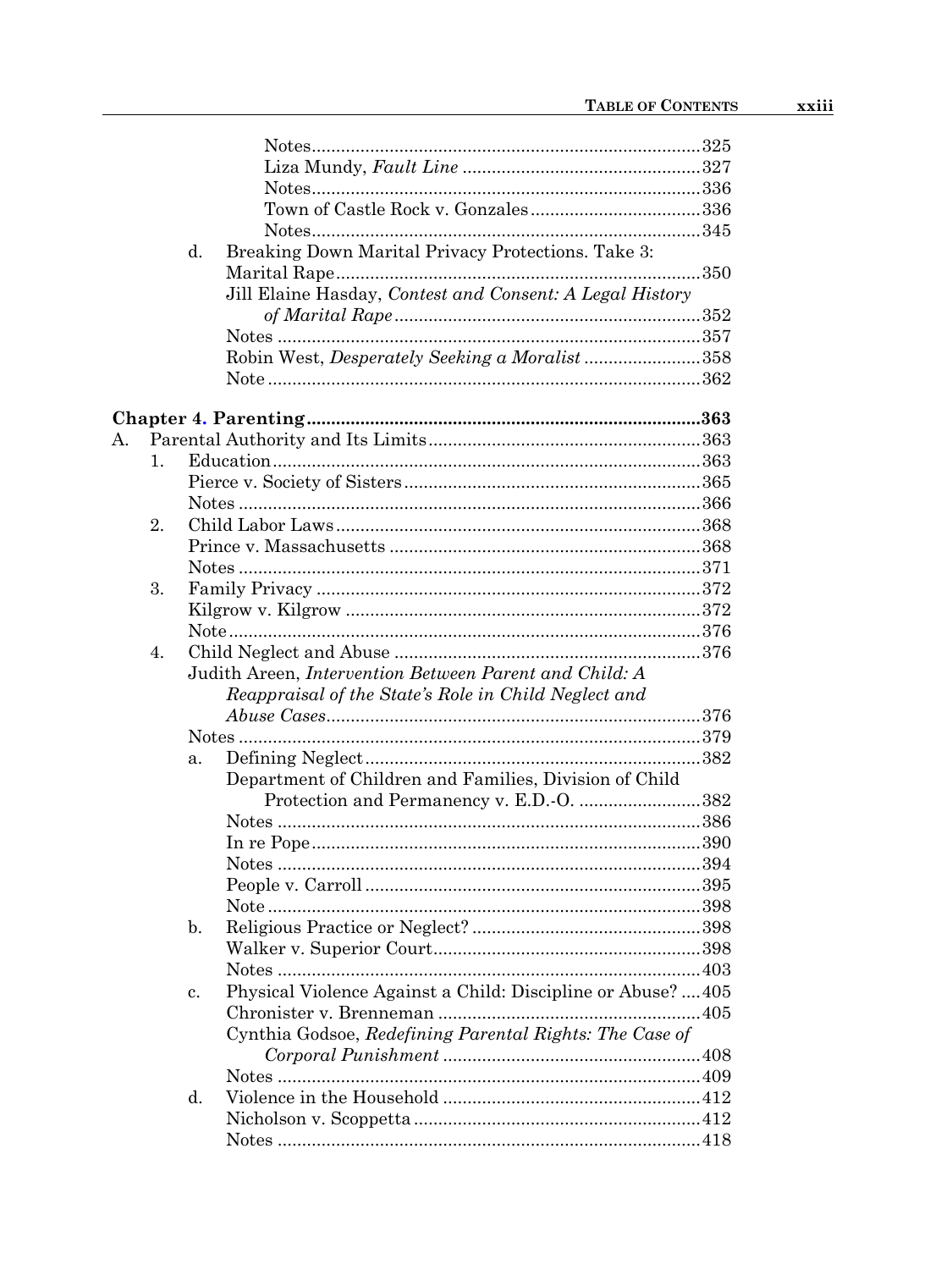|           |    | e. |                                                         |  |
|-----------|----|----|---------------------------------------------------------|--|
|           |    |    |                                                         |  |
|           |    |    |                                                         |  |
| <b>B.</b> |    |    |                                                         |  |
|           |    |    |                                                         |  |
|           |    |    |                                                         |  |
|           |    |    |                                                         |  |
|           |    |    |                                                         |  |
|           |    |    |                                                         |  |
|           |    |    |                                                         |  |
| C.        |    |    |                                                         |  |
|           |    |    |                                                         |  |
|           |    |    |                                                         |  |
| D.        |    |    |                                                         |  |
|           |    |    |                                                         |  |
|           | 1. |    |                                                         |  |
|           |    |    | Jamil Zainaldin, The Emergence of a Modern American     |  |
|           |    |    | Family Law: Child Custody, Adoption, and the Courts,    |  |
|           |    |    |                                                         |  |
|           | 2. |    |                                                         |  |
|           |    | a. |                                                         |  |
|           |    |    |                                                         |  |
|           |    |    |                                                         |  |
|           |    |    |                                                         |  |
|           |    | b. |                                                         |  |
|           |    |    |                                                         |  |
|           |    |    |                                                         |  |
|           |    | c. |                                                         |  |
|           |    |    | Ferdinand v. Department for Children and Their          |  |
|           |    |    |                                                         |  |
|           |    |    |                                                         |  |
|           |    | d. |                                                         |  |
|           |    |    | In the Matter of the Adoption of G.L.V. and M.J.V.  481 |  |
|           |    |    |                                                         |  |
|           |    |    |                                                         |  |
|           |    | е. |                                                         |  |
|           |    |    | Birth Mother v. Adoptive Parents and New Hope Child     |  |
|           |    |    |                                                         |  |
|           |    |    |                                                         |  |
|           |    | f. |                                                         |  |
|           |    |    |                                                         |  |
|           |    |    |                                                         |  |
|           |    |    |                                                         |  |
|           |    | g. |                                                         |  |
|           |    |    |                                                         |  |
|           | 3. |    |                                                         |  |
|           |    |    |                                                         |  |
|           |    | a. |                                                         |  |
|           |    |    |                                                         |  |
|           |    |    |                                                         |  |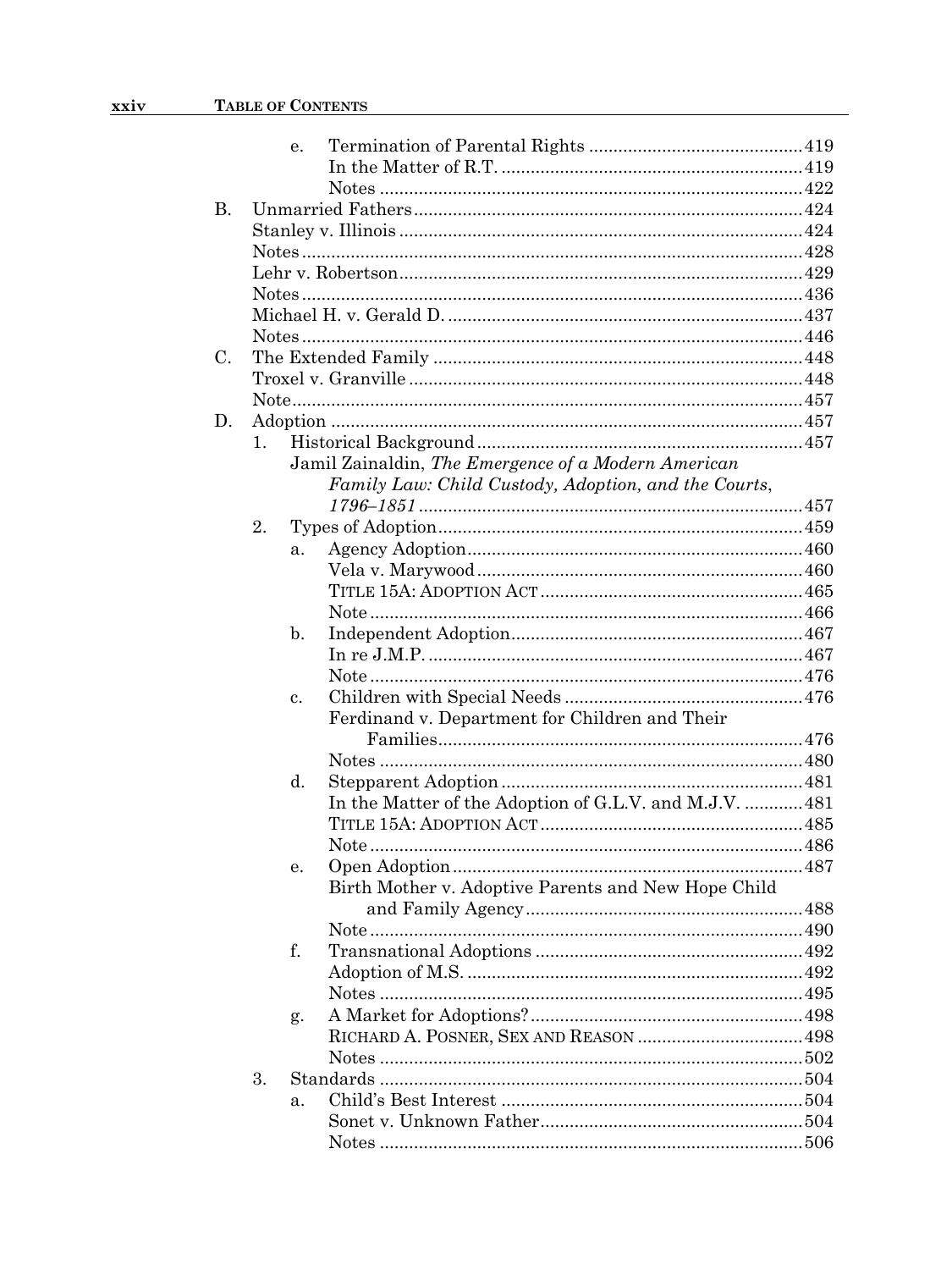|    | $\mathbf{b}$ .                                            |  |
|----|-----------------------------------------------------------|--|
|    |                                                           |  |
|    |                                                           |  |
|    | R. Richard Banks, The Color of Desire: Fulfilling         |  |
|    | Adoptive Parents' Racial Preferences Through              |  |
|    |                                                           |  |
|    |                                                           |  |
|    | c.                                                        |  |
|    | Mississippi Band of Choctaw Indians v. Holyfield515       |  |
|    |                                                           |  |
|    |                                                           |  |
|    |                                                           |  |
|    | Solangel Maldonado, Race, Culture, and Adoption:          |  |
|    | Lessons from Mississippi Band of Choctaw Indians          |  |
|    |                                                           |  |
|    | d.                                                        |  |
|    | Campaign for Southern Equality v. Miss. Dep't of          |  |
|    |                                                           |  |
|    |                                                           |  |
| 4. |                                                           |  |
|    | Constitutional Background: Full Faith and Credit<br>a.    |  |
|    |                                                           |  |
|    |                                                           |  |
|    |                                                           |  |
|    |                                                           |  |
|    | b.                                                        |  |
|    | Ann Marie N. v. City and County of San Francisco541       |  |
|    |                                                           |  |
|    | An Adoptee's Right to Know Biological Identity546<br>c.   |  |
|    | In the Matter of the Application of Victor M. I. I546     |  |
|    |                                                           |  |
|    | d.                                                        |  |
|    |                                                           |  |
|    |                                                           |  |
|    |                                                           |  |
|    |                                                           |  |
|    |                                                           |  |
|    |                                                           |  |
| 1. |                                                           |  |
|    |                                                           |  |
|    |                                                           |  |
|    | Margaret M. Mahoney, Forces Shaping the Law of            |  |
|    |                                                           |  |
|    |                                                           |  |
| 2. | Contemporary Practices of Nonmarital Families 575         |  |
|    | Pew Research Center, Soc. & Demographic Trends Project,   |  |
|    | The Decline of Marriage and Rise of New Families 575      |  |
|    |                                                           |  |
|    | Richard Fry & D'Vera Cohn, Living Together: The Economics |  |
|    |                                                           |  |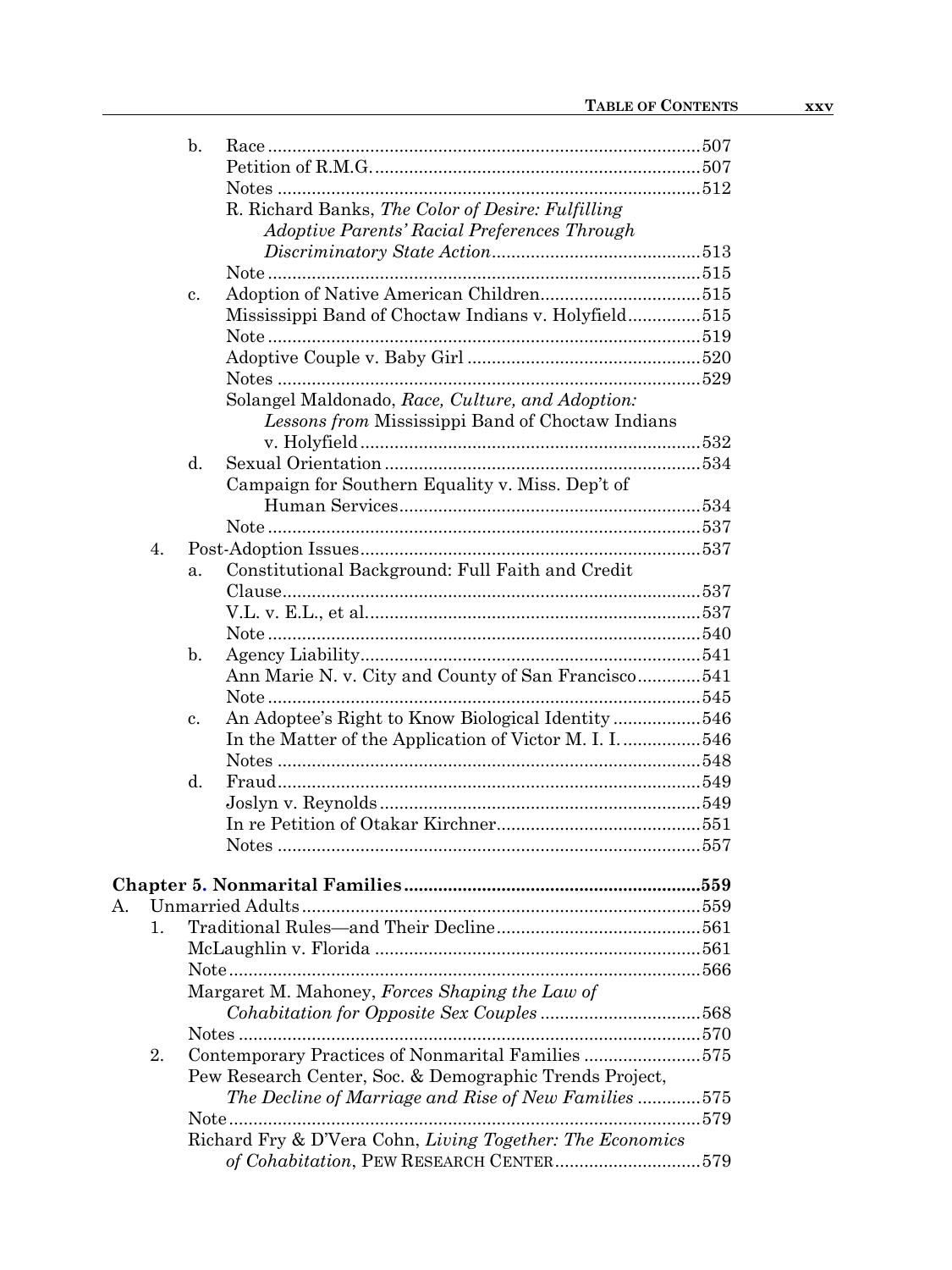|             | 3.             |                                                                  |  |
|-------------|----------------|------------------------------------------------------------------|--|
|             |                |                                                                  |  |
|             |                |                                                                  |  |
|             |                | AMERICAN LAW INSTITUTE, PRINCIPLES OF THE LAW OF FAMILY          |  |
|             |                |                                                                  |  |
|             |                |                                                                  |  |
|             |                |                                                                  |  |
|             |                |                                                                  |  |
|             |                | LAW COMMISSION OF CANADA, BEYOND CONJUGALITY:                    |  |
|             |                | RECOGNIZING AND SUPPORTING CLOSE PERSONAL ADULT                  |  |
|             |                |                                                                  |  |
|             |                |                                                                  |  |
| <b>B.</b>   |                |                                                                  |  |
|             | $\mathbf{1}$ . | Some Constitutional Rules Governing "Legitimacy" Rules 610       |  |
|             |                |                                                                  |  |
|             |                |                                                                  |  |
|             |                |                                                                  |  |
|             | 2.             | Unmarried Parents, Their Children, and the Legal                 |  |
|             |                |                                                                  |  |
|             |                | Clare Huntington, Postmarital Family Law: A Legal                |  |
|             |                |                                                                  |  |
|             |                |                                                                  |  |
|             |                |                                                                  |  |
| $C_{\cdot}$ |                |                                                                  |  |
|             |                |                                                                  |  |
|             |                |                                                                  |  |
|             |                |                                                                  |  |
|             |                |                                                                  |  |
| D.          |                |                                                                  |  |
|             |                |                                                                  |  |
|             |                |                                                                  |  |
|             |                | Penobscot Area Housing Development Corp. v. City of Brewer  642  |  |
|             |                |                                                                  |  |
|             |                |                                                                  |  |
|             |                | ROSABETH MOSS KANTER, COMMITMENT AND COMMUNITY:                  |  |
|             |                | COMMUNES AND UTOPIAS IN SOCIOLOGICAL PERSPECTIVE 648             |  |
|             |                |                                                                  |  |
|             |                | WILLIAM M. KEPHART, THE FAMILY, SOCIETY AND THE INDIVIDUAL  649  |  |
|             |                |                                                                  |  |
|             |                | Laura M. Padilla, Single-Parent Latinas on the Margin: Seeking a |  |
|             |                | Room With a View, Meals, and Built-in Community657               |  |
|             |                |                                                                  |  |
|             |                |                                                                  |  |
|             |                | Chapter 6. Assisted Reproductive Technologies and the Law  663   |  |
| А.          |                |                                                                  |  |
|             | 1.             | The Legality and Enforceability of Surrogacy Contracts665        |  |
|             |                |                                                                  |  |
|             |                |                                                                  |  |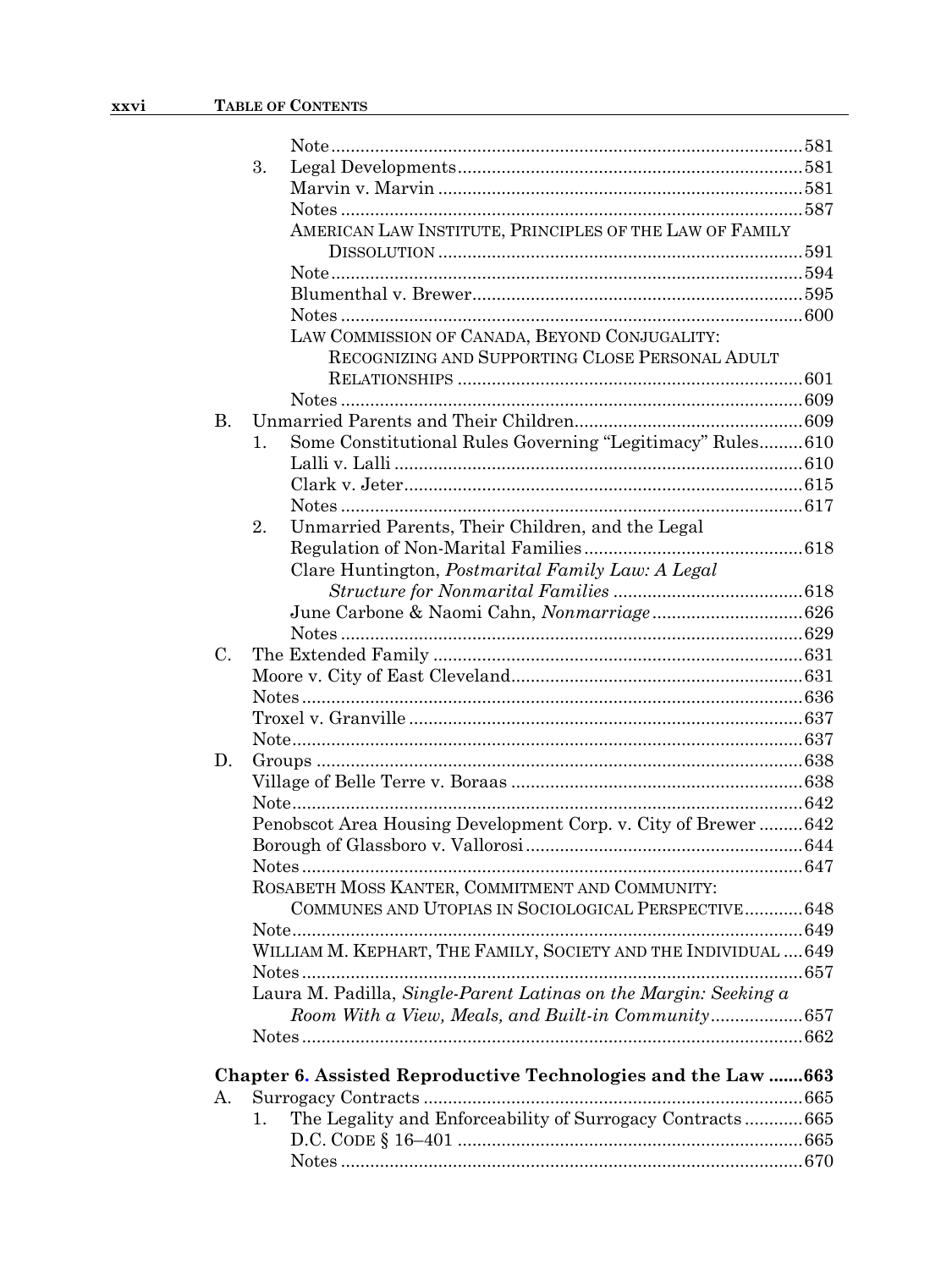|             | 2.          | The Legality and Enforceability of Transnational Surrogacy   |  |
|-------------|-------------|--------------------------------------------------------------|--|
|             |             |                                                              |  |
|             |             |                                                              |  |
|             |             |                                                              |  |
| B.          |             | Assisted Reproductive Technologies and Parentage693          |  |
|             | 1.          |                                                              |  |
|             |             |                                                              |  |
|             |             |                                                              |  |
|             | 2.          |                                                              |  |
|             |             |                                                              |  |
|             |             |                                                              |  |
|             |             |                                                              |  |
|             |             |                                                              |  |
|             |             |                                                              |  |
|             |             |                                                              |  |
|             | 3.          | ART and the Unmarried Partner's Parental Status713           |  |
|             |             |                                                              |  |
|             |             |                                                              |  |
|             |             |                                                              |  |
|             |             |                                                              |  |
|             |             |                                                              |  |
|             |             |                                                              |  |
|             | $4_{\cdot}$ |                                                              |  |
|             |             |                                                              |  |
|             |             |                                                              |  |
| $C_{\cdot}$ |             | Rights and Interests of Children Conceived Through ART 729   |  |
|             | 1.          | How Many Parents at a Minimum or Maximum?729                 |  |
|             |             |                                                              |  |
|             |             |                                                              |  |
|             | 2.          | Access to One's Genetic Information and Contact with the     |  |
|             |             |                                                              |  |
|             |             |                                                              |  |
|             |             |                                                              |  |
|             |             |                                                              |  |
|             |             |                                                              |  |
|             | 3.          |                                                              |  |
|             |             |                                                              |  |
|             |             |                                                              |  |
| D.          |             |                                                              |  |
|             |             |                                                              |  |
|             |             |                                                              |  |
|             |             |                                                              |  |
| Е.          |             |                                                              |  |
|             |             |                                                              |  |
|             |             |                                                              |  |
| F.          |             | Regulation, Access, Commodification and Critiques of ART 752 |  |
|             |             | John A. Robertson, Commerce and Regulation in the Assisted   |  |
|             |             |                                                              |  |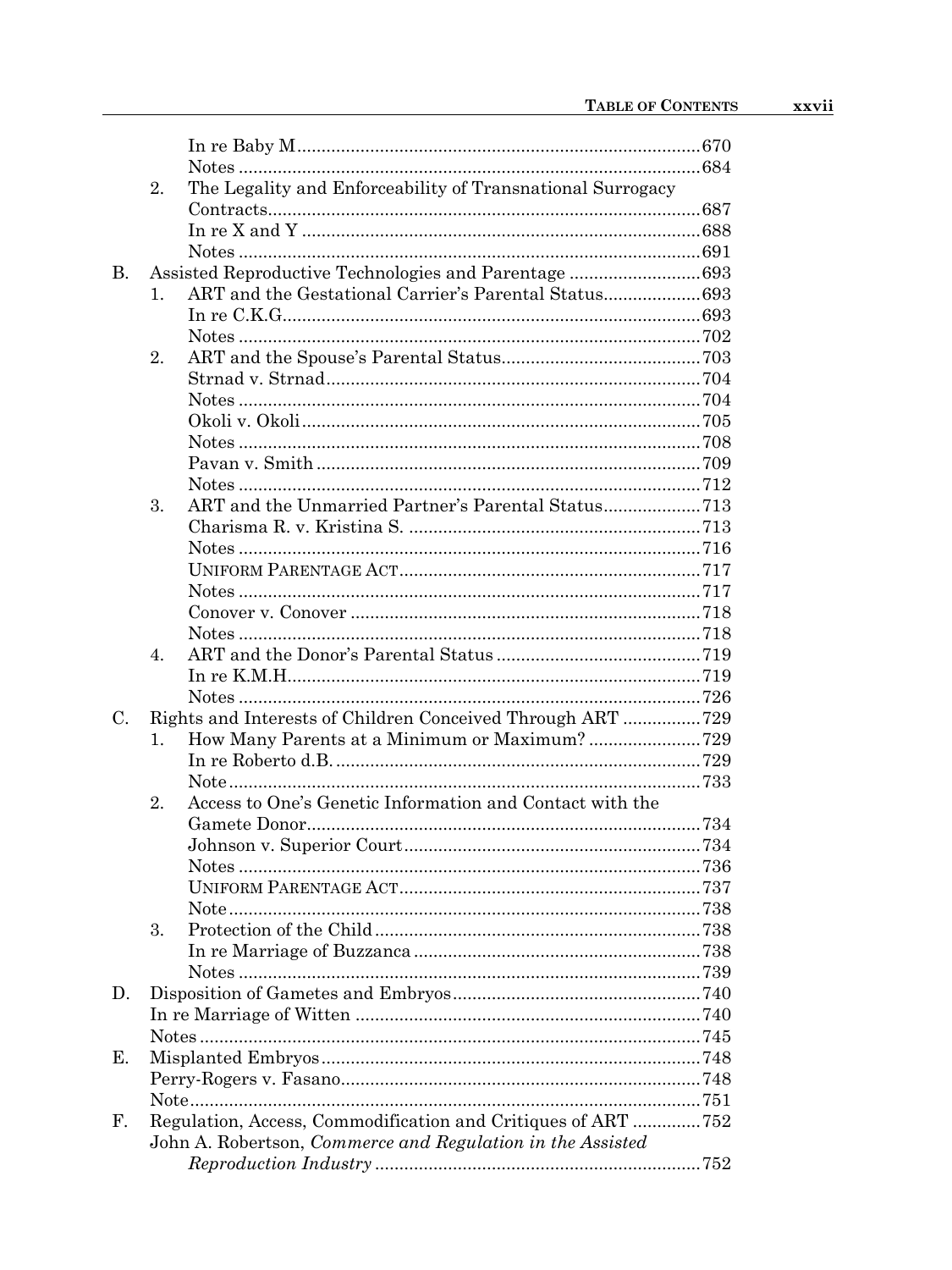|    | Judith F. Daar, Accessing Reproductive Technologies: Invisible |                                                                                                                                                                                                        |
|----|----------------------------------------------------------------|--------------------------------------------------------------------------------------------------------------------------------------------------------------------------------------------------------|
|    |                                                                |                                                                                                                                                                                                        |
|    | Kimberly D. Krawiec, Altruism and Intermediation in the Market |                                                                                                                                                                                                        |
|    |                                                                |                                                                                                                                                                                                        |
|    | I. Glenn Cohen, Complexifying Commodification, Consumption,    |                                                                                                                                                                                                        |
|    |                                                                |                                                                                                                                                                                                        |
|    |                                                                |                                                                                                                                                                                                        |
|    |                                                                |                                                                                                                                                                                                        |
|    |                                                                |                                                                                                                                                                                                        |
|    |                                                                |                                                                                                                                                                                                        |
|    |                                                                |                                                                                                                                                                                                        |
|    |                                                                |                                                                                                                                                                                                        |
|    |                                                                |                                                                                                                                                                                                        |
| 1. |                                                                |                                                                                                                                                                                                        |
|    | LAWRENCE M. FRIEDMAN, A HISTORY OF AMERICAN LAW777             |                                                                                                                                                                                                        |
|    |                                                                |                                                                                                                                                                                                        |
|    |                                                                |                                                                                                                                                                                                        |
|    |                                                                |                                                                                                                                                                                                        |
|    |                                                                |                                                                                                                                                                                                        |
|    |                                                                |                                                                                                                                                                                                        |
|    |                                                                |                                                                                                                                                                                                        |
|    |                                                                |                                                                                                                                                                                                        |
|    |                                                                |                                                                                                                                                                                                        |
|    |                                                                |                                                                                                                                                                                                        |
|    |                                                                |                                                                                                                                                                                                        |
|    |                                                                |                                                                                                                                                                                                        |
|    |                                                                |                                                                                                                                                                                                        |
|    |                                                                |                                                                                                                                                                                                        |
|    |                                                                |                                                                                                                                                                                                        |
|    |                                                                |                                                                                                                                                                                                        |
|    |                                                                |                                                                                                                                                                                                        |
|    |                                                                |                                                                                                                                                                                                        |
|    |                                                                |                                                                                                                                                                                                        |
|    |                                                                |                                                                                                                                                                                                        |
|    | a.                                                             |                                                                                                                                                                                                        |
|    |                                                                |                                                                                                                                                                                                        |
|    |                                                                |                                                                                                                                                                                                        |
|    | $\mathbf{b}$ .                                                 |                                                                                                                                                                                                        |
|    |                                                                |                                                                                                                                                                                                        |
|    |                                                                |                                                                                                                                                                                                        |
|    | $\mathbf{c}$ .                                                 |                                                                                                                                                                                                        |
|    |                                                                |                                                                                                                                                                                                        |
|    |                                                                |                                                                                                                                                                                                        |
|    |                                                                |                                                                                                                                                                                                        |
|    |                                                                |                                                                                                                                                                                                        |
|    |                                                                |                                                                                                                                                                                                        |
|    | 2.<br>3.<br>1.                                                 | Michele Goodwin, Assisted Reproductive Technology and the<br>Judith Areen, Uncovering the Reformation Roots of American<br>a.<br>b.<br>c.<br>d.<br>REPORT OF THE [CALIFORNIA] GOVERNOR'S COMMISSION ON |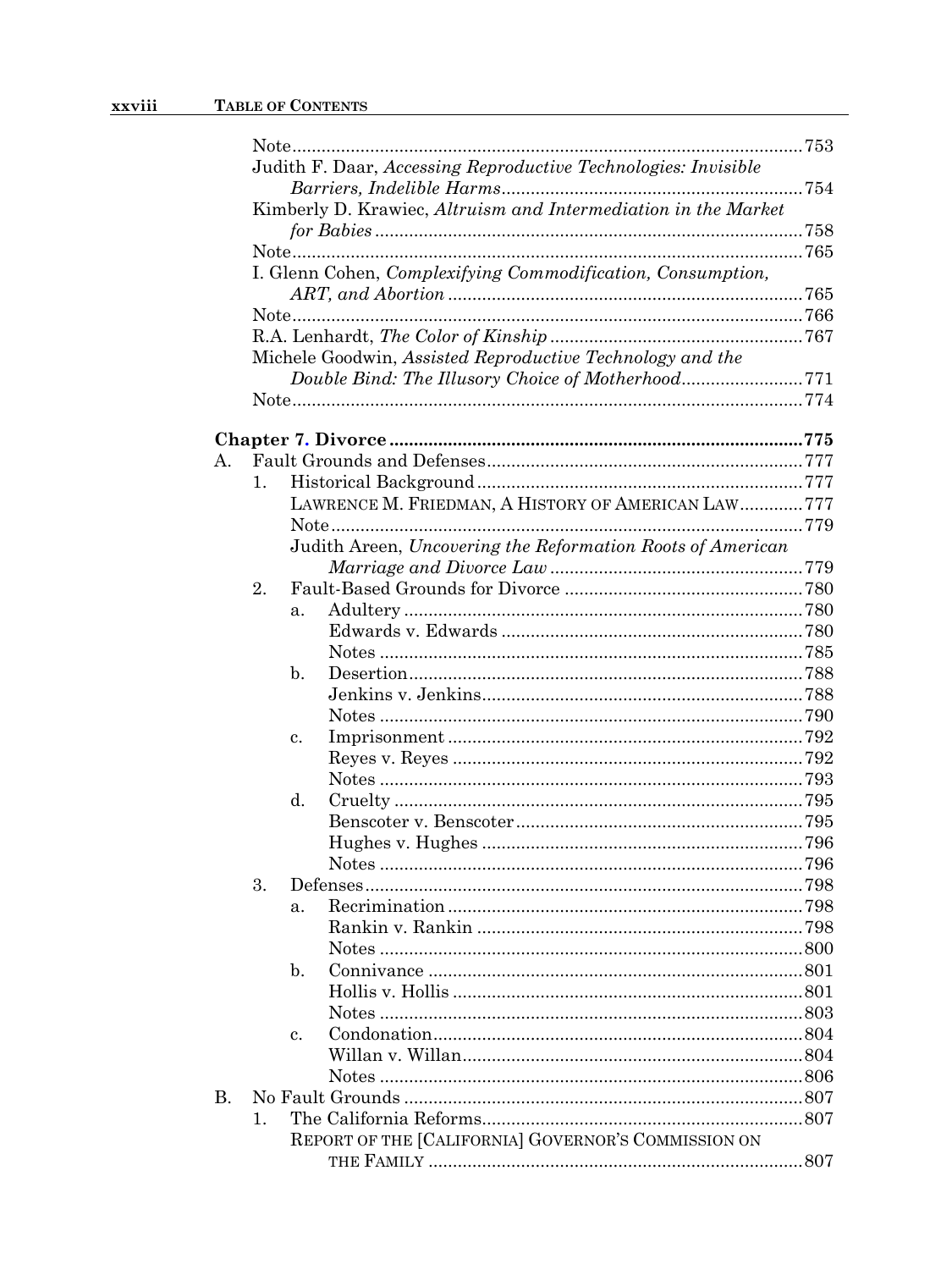|       | 2.                   |                                                                       |  |
|-------|----------------------|-----------------------------------------------------------------------|--|
|       | 3.                   |                                                                       |  |
|       |                      | a.                                                                    |  |
|       |                      |                                                                       |  |
|       |                      |                                                                       |  |
|       |                      | $\mathbf{b}$ .                                                        |  |
|       |                      |                                                                       |  |
|       |                      |                                                                       |  |
|       |                      | Contracting Around Statutory Grounds for Divorce817<br>$\mathbf{c}$ . |  |
|       |                      |                                                                       |  |
|       |                      |                                                                       |  |
|       |                      |                                                                       |  |
|       |                      | Is There Space for Interspousal Torts in No-Fault<br>d.               |  |
|       |                      |                                                                       |  |
|       |                      |                                                                       |  |
|       |                      |                                                                       |  |
|       |                      | Ira Mark Ellman & Stephen D. Sugarman, Spousal                        |  |
|       |                      |                                                                       |  |
| $C$ . |                      |                                                                       |  |
|       |                      |                                                                       |  |
|       |                      |                                                                       |  |
| D.    |                      |                                                                       |  |
|       |                      |                                                                       |  |
|       |                      |                                                                       |  |
| Е.    |                      |                                                                       |  |
|       |                      | Katherine Shaw Spaht, Covenant Marriage Seven Years Later:            |  |
|       |                      |                                                                       |  |
|       |                      |                                                                       |  |
|       |                      | Paul R. Amato, Good Enough Marriages: Parental Discord,               |  |
|       |                      |                                                                       |  |
|       |                      | Pamela Laufer-Ukeles, Reconstructing Fault: The Case for              |  |
|       |                      |                                                                       |  |
|       |                      |                                                                       |  |
|       |                      |                                                                       |  |
|       |                      |                                                                       |  |
| A.    |                      |                                                                       |  |
|       | $\mathbf{1}_{\cdot}$ |                                                                       |  |
|       |                      |                                                                       |  |
|       | 2.                   |                                                                       |  |
|       |                      |                                                                       |  |
|       | 3.                   |                                                                       |  |
|       |                      |                                                                       |  |
| В.    |                      |                                                                       |  |
|       |                      |                                                                       |  |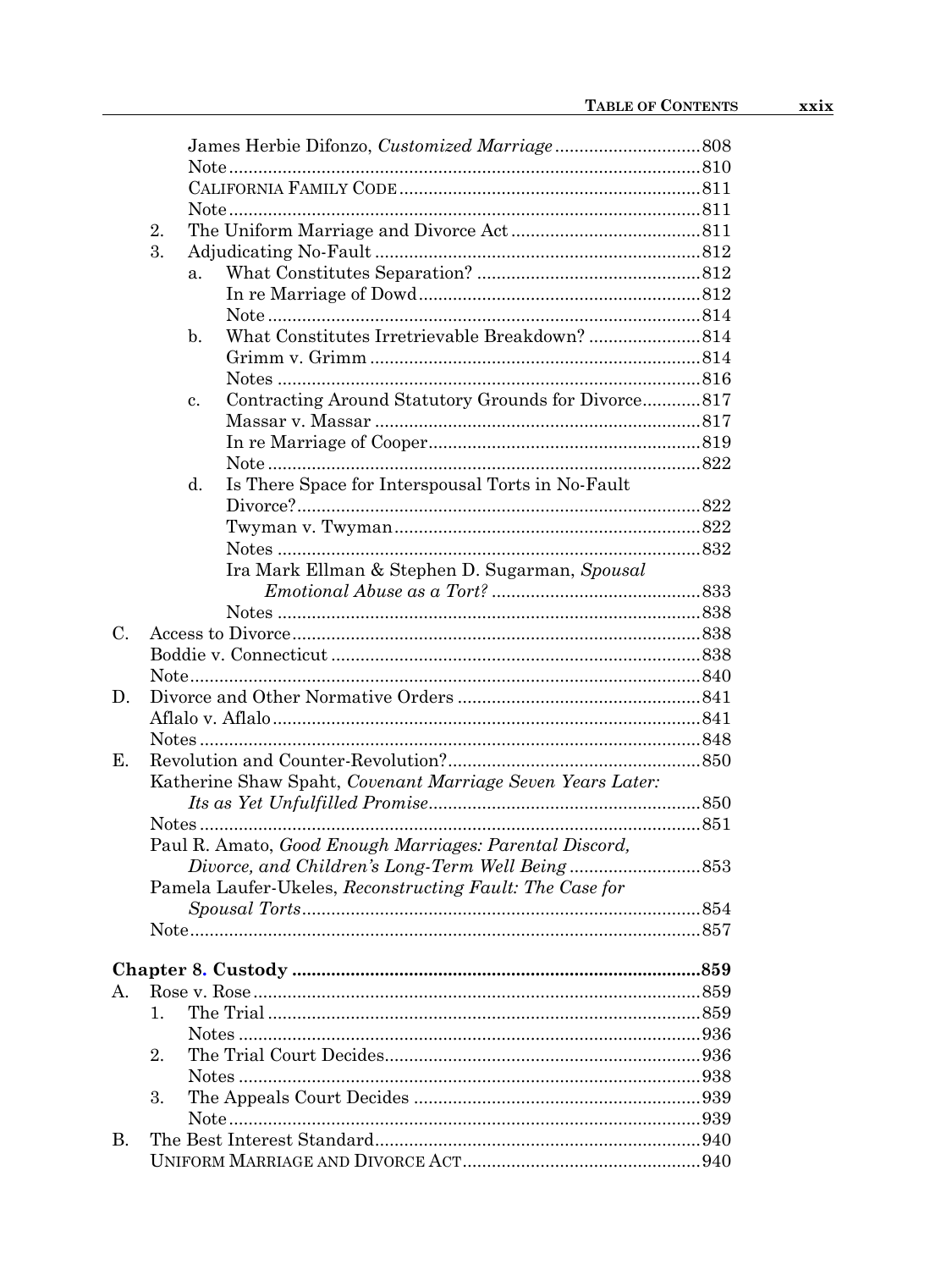## XXX TABLE OF CONTENTS

| C. |                  |                                                          |  |
|----|------------------|----------------------------------------------------------|--|
|    | 1.               |                                                          |  |
|    |                  |                                                          |  |
|    |                  |                                                          |  |
|    | 2.               |                                                          |  |
|    |                  |                                                          |  |
|    |                  |                                                          |  |
|    |                  | Kim H. Pearson, Sexuality in Child Custody Decisions 952 |  |
|    | 3.               |                                                          |  |
|    |                  |                                                          |  |
|    |                  |                                                          |  |
|    |                  |                                                          |  |
|    |                  |                                                          |  |
|    | $\overline{4}$ . |                                                          |  |
|    |                  |                                                          |  |
|    |                  |                                                          |  |
|    | 5.               |                                                          |  |
|    |                  |                                                          |  |
|    |                  |                                                          |  |
|    | 6.               |                                                          |  |
|    |                  | Nicholas Bala, Rachel Birnbaum, Francine Cyr & Denise    |  |
|    |                  | McColley, Children's Voices in Family Court: Guidelines  |  |
|    |                  |                                                          |  |
|    |                  |                                                          |  |
|    |                  |                                                          |  |
|    | 7.               |                                                          |  |
|    |                  | Amy E. Halbrook, Custody: Kids, Counsel and the          |  |
|    |                  |                                                          |  |
|    |                  |                                                          |  |
| D. |                  |                                                          |  |
|    |                  |                                                          |  |
|    |                  |                                                          |  |
| Е. |                  |                                                          |  |
|    | 1.               |                                                          |  |
|    |                  |                                                          |  |
|    |                  |                                                          |  |
|    | 2.               |                                                          |  |
|    |                  |                                                          |  |
|    |                  |                                                          |  |
|    | 3.               | Past Care or the "Approximate the Time" Standard993      |  |
|    |                  |                                                          |  |
|    |                  |                                                          |  |
|    |                  | PRINCIPLES OF THE LAW OF FAMILY DISSOLUTION: ANALYSIS    |  |
|    |                  |                                                          |  |
|    |                  |                                                          |  |
|    |                  | Robert J. Levy, Custody Law and the ALI's Principles: A  |  |
|    |                  | Little History, a Little Policy, and Some Very Tentative |  |
|    |                  | Judgments, in RECONCEIVING THE FAMILY 1006               |  |
|    |                  |                                                          |  |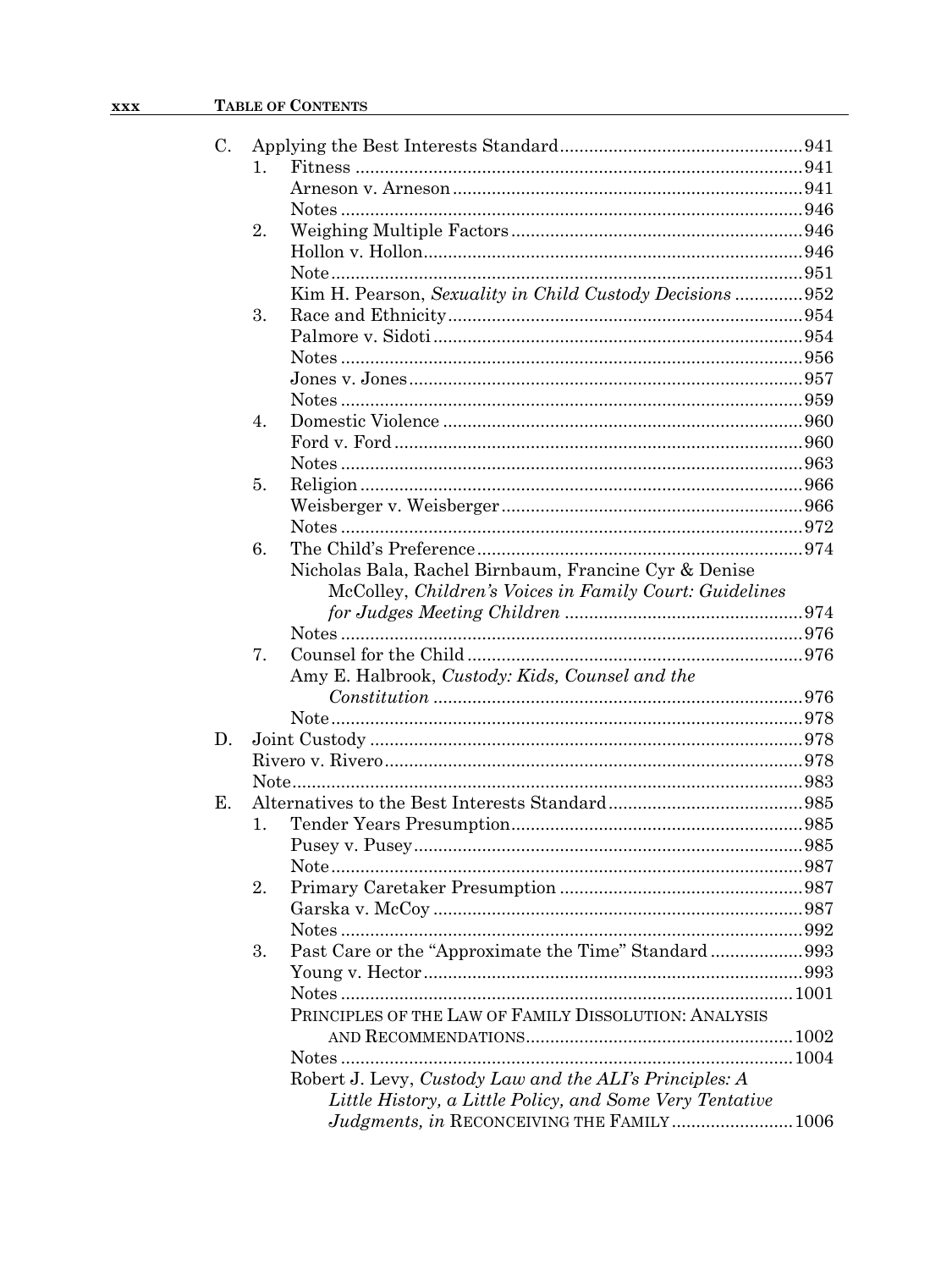|                | 4. |                                                       |  |
|----------------|----|-------------------------------------------------------|--|
|                |    | PRINCIPLES OF THE LAW OF FAMILY DISSOLUTION: ANALYSIS |  |
|                |    |                                                       |  |
|                |    |                                                       |  |
|                |    |                                                       |  |
|                |    |                                                       |  |
| $\mathbf{F}$ . |    |                                                       |  |
|                |    |                                                       |  |
|                |    |                                                       |  |
|                |    |                                                       |  |
| G.             |    |                                                       |  |
|                | 1. |                                                       |  |
|                |    |                                                       |  |
|                |    |                                                       |  |
|                |    |                                                       |  |
|                |    |                                                       |  |
|                |    |                                                       |  |
|                |    |                                                       |  |
|                | 2. |                                                       |  |
|                |    |                                                       |  |
|                |    |                                                       |  |
| H.             |    |                                                       |  |
|                |    |                                                       |  |
|                | 1. |                                                       |  |
|                |    |                                                       |  |
|                | 2. |                                                       |  |
|                |    |                                                       |  |
|                |    |                                                       |  |
|                |    |                                                       |  |
|                |    |                                                       |  |
| L              |    |                                                       |  |
|                |    |                                                       |  |
|                |    |                                                       |  |
|                |    |                                                       |  |
|                |    |                                                       |  |
| $J_{\cdot}$    |    |                                                       |  |
|                |    |                                                       |  |
|                |    |                                                       |  |
|                |    |                                                       |  |
| Κ.             |    |                                                       |  |
|                | 1. |                                                       |  |
|                |    |                                                       |  |
|                | 2. |                                                       |  |
|                |    |                                                       |  |
|                |    |                                                       |  |
|                | 3. | Separation of Visitation Rights and Child Support1107 |  |
|                |    |                                                       |  |
|                |    |                                                       |  |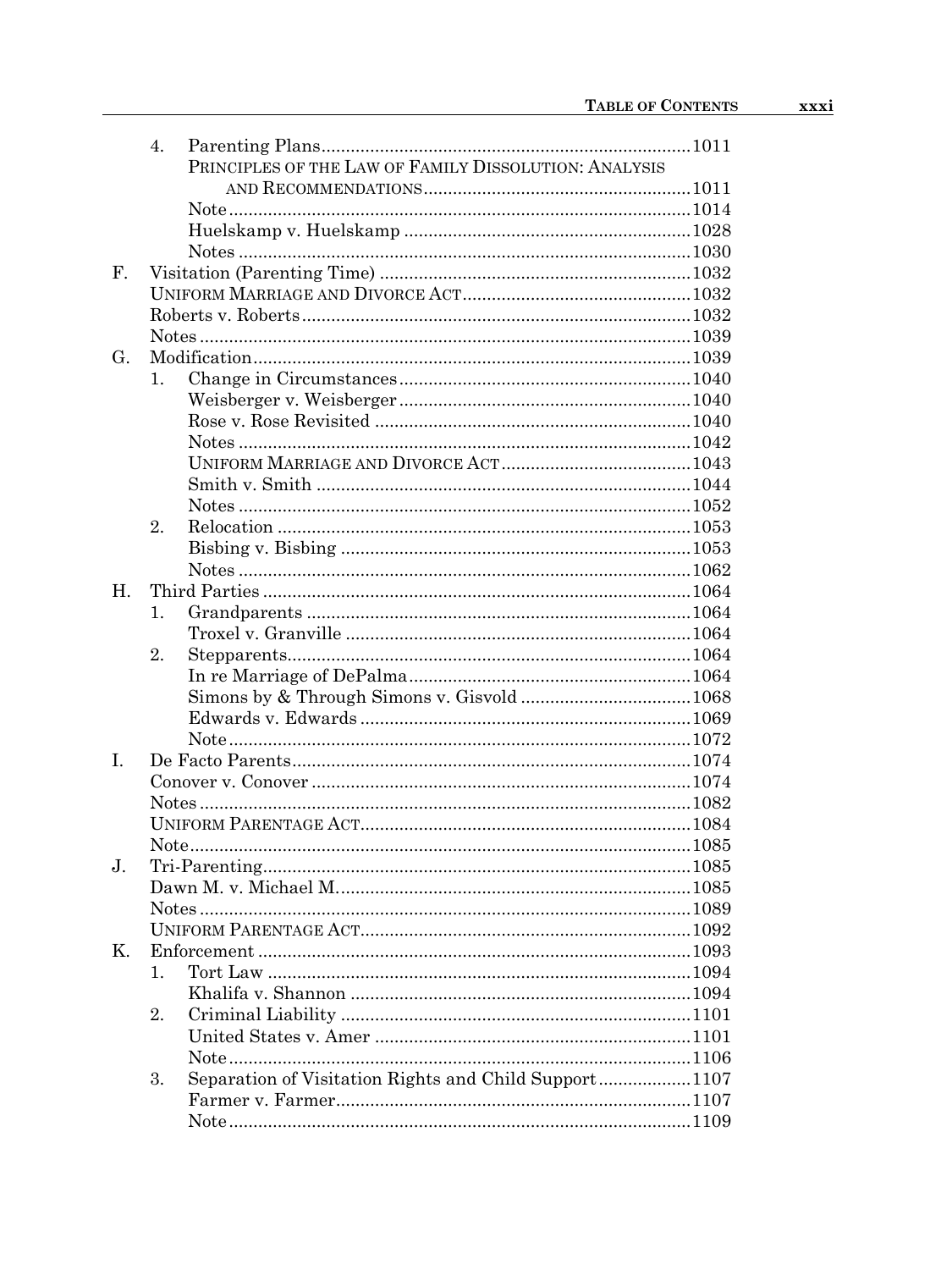|    |    |    |      | Chapter 9. Property, Alimony, and Child Support Awards1111    |  |
|----|----|----|------|---------------------------------------------------------------|--|
| А. |    |    |      |                                                               |  |
|    | 1. |    |      | Background to Marital Property Regimes1113                    |  |
|    |    | a. |      |                                                               |  |
|    |    |    |      |                                                               |  |
|    |    | b. |      |                                                               |  |
|    |    |    | i.   |                                                               |  |
|    |    |    |      |                                                               |  |
|    |    |    | 11.  | Equity Courts and Statutory Modifications  1115               |  |
|    |    |    |      |                                                               |  |
|    |    |    | 111. | Equitable Remedies and Equitable Distribution                 |  |
|    |    |    |      |                                                               |  |
|    |    |    |      | UNIFORM MARRIAGE AND DIVORCE ACT  1117                        |  |
|    |    |    |      |                                                               |  |
|    |    |    |      | UNIFORM MARRIAGE AND DIVORCE ACT  1118                        |  |
|    |    |    |      |                                                               |  |
|    | 2. |    |      | The Problem of Characterization in Equitable Distribution1119 |  |
|    |    | a. |      |                                                               |  |
|    |    |    | i.   |                                                               |  |
|    |    |    |      | AMERICAN LAW INSTITUTE, PRINCIPLES OF THE LAW                 |  |
|    |    |    |      |                                                               |  |
|    |    |    |      |                                                               |  |
|    |    |    |      |                                                               |  |
|    |    |    | ii.  | Characterizing the Increase in Value of Separate              |  |
|    |    |    |      |                                                               |  |
|    |    |    |      |                                                               |  |
|    |    |    |      |                                                               |  |
|    |    |    |      |                                                               |  |
|    |    |    |      |                                                               |  |
|    |    | b. |      |                                                               |  |
|    |    |    | i.   | Pensions and Other Deferred Income1134                        |  |
|    |    |    |      |                                                               |  |
|    |    |    |      |                                                               |  |
|    |    |    |      |                                                               |  |
|    |    |    |      |                                                               |  |
|    |    |    | ii.  | Human Capital and Other Intangible Assets1143                 |  |
|    |    |    |      |                                                               |  |
|    |    |    |      |                                                               |  |
|    |    |    | iii. |                                                               |  |
|    |    |    |      |                                                               |  |
|    |    |    |      |                                                               |  |
|    | 3. |    |      | The Problem of Fairness: What Is Equitable? 1157              |  |
|    |    |    |      | N.Y. Dom. Rel. Law § 236 (2008 & Supp. 2018)1157              |  |
|    |    |    |      |                                                               |  |
|    |    |    |      |                                                               |  |
|    |    |    |      |                                                               |  |
|    |    |    |      |                                                               |  |
|    |    |    |      |                                                               |  |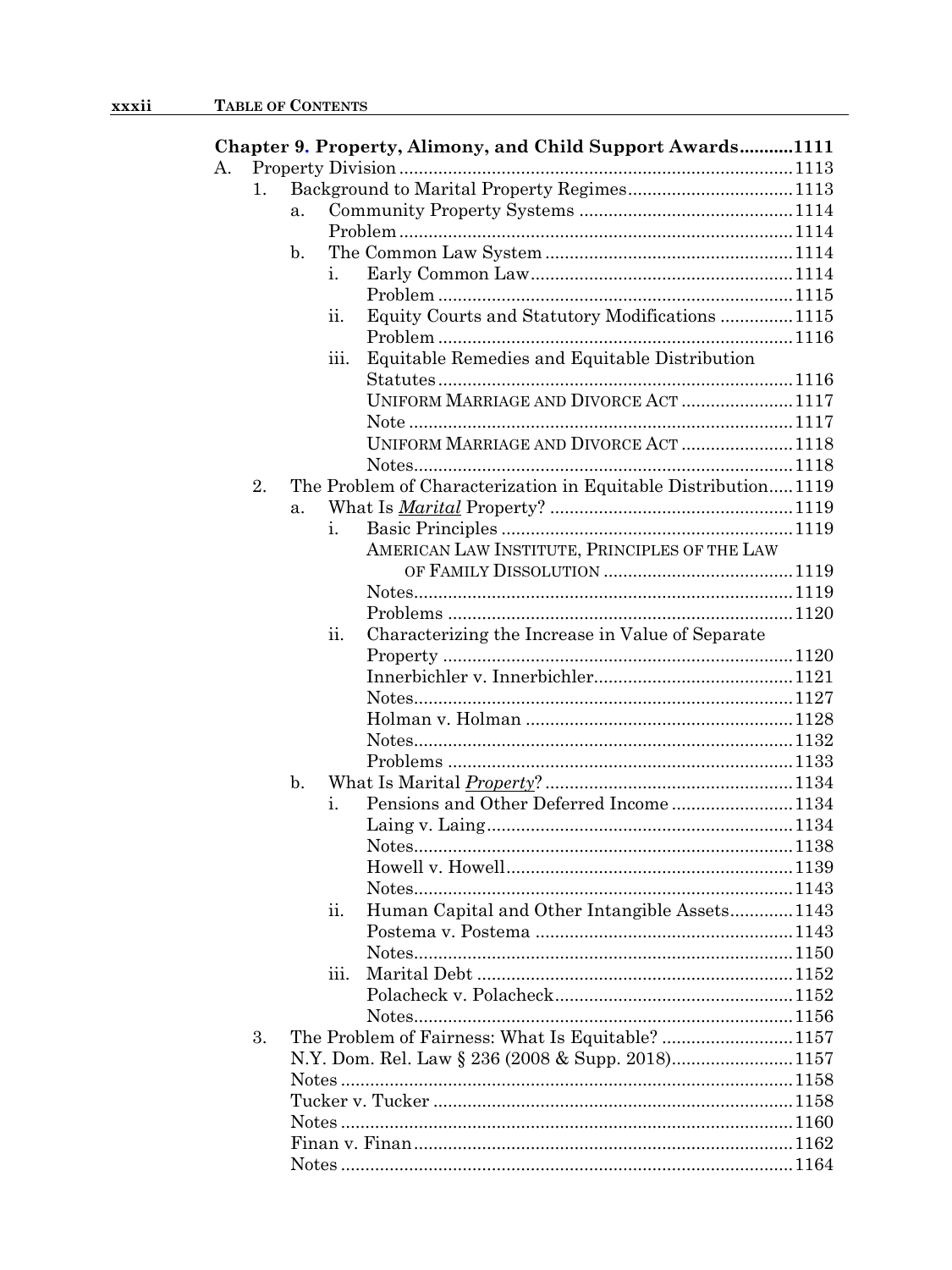| В. |    |                                                                |  |  |  |  |  |  |
|----|----|----------------------------------------------------------------|--|--|--|--|--|--|
|    |    | Mary Kay Kisthardt, Re-thinking Alimony: The AAML's            |  |  |  |  |  |  |
|    |    | Considerations for Calculating Alimony, Spousal Support or     |  |  |  |  |  |  |
|    |    |                                                                |  |  |  |  |  |  |
|    | 1. |                                                                |  |  |  |  |  |  |
|    |    |                                                                |  |  |  |  |  |  |
|    |    |                                                                |  |  |  |  |  |  |
|    |    |                                                                |  |  |  |  |  |  |
|    |    |                                                                |  |  |  |  |  |  |
|    | 2. |                                                                |  |  |  |  |  |  |
|    |    | Need and Ability to Pay Versus Equalizing Incomes  1174<br>a.  |  |  |  |  |  |  |
|    |    |                                                                |  |  |  |  |  |  |
|    |    |                                                                |  |  |  |  |  |  |
|    |    | $\mathbf{b}$ .                                                 |  |  |  |  |  |  |
|    |    |                                                                |  |  |  |  |  |  |
|    |    |                                                                |  |  |  |  |  |  |
|    | 3. |                                                                |  |  |  |  |  |  |
|    |    |                                                                |  |  |  |  |  |  |
|    |    |                                                                |  |  |  |  |  |  |
|    |    |                                                                |  |  |  |  |  |  |
|    | 4. |                                                                |  |  |  |  |  |  |
|    |    | Mary Kay Kisthardt, Re-thinking Alimony: The AAML's            |  |  |  |  |  |  |
|    |    | Considerations for Calculating Alimony, Spousal                |  |  |  |  |  |  |
|    |    |                                                                |  |  |  |  |  |  |
|    |    |                                                                |  |  |  |  |  |  |
|    |    |                                                                |  |  |  |  |  |  |
| C. |    |                                                                |  |  |  |  |  |  |
|    |    | Alicia Brokars Kelly, Rehabilitating Partnership Marriage as a |  |  |  |  |  |  |
|    |    | Theory of Wealth Distribution at Divorce: In Recognition of a  |  |  |  |  |  |  |
|    |    |                                                                |  |  |  |  |  |  |
|    |    |                                                                |  |  |  |  |  |  |
|    |    | Anne L. Alstott, Private Tragedies? Family Law as Social       |  |  |  |  |  |  |
|    |    |                                                                |  |  |  |  |  |  |
| D. |    |                                                                |  |  |  |  |  |  |
|    | 1. |                                                                |  |  |  |  |  |  |
|    |    | Jacobus tenBroek, California's Dual System of Family Law:      |  |  |  |  |  |  |
|    |    | Its Origin, Development, and Present Status (Part I) 1208      |  |  |  |  |  |  |
|    |    |                                                                |  |  |  |  |  |  |
|    |    | Tonya L. Brito, The Welfarization of Family Law 1209           |  |  |  |  |  |  |
|    |    |                                                                |  |  |  |  |  |  |
|    |    | 45 C.F.R. § 302.56. Guidelines for setting child support       |  |  |  |  |  |  |
|    |    |                                                                |  |  |  |  |  |  |
|    | 2. |                                                                |  |  |  |  |  |  |
|    |    | a.                                                             |  |  |  |  |  |  |
|    |    |                                                                |  |  |  |  |  |  |
|    |    | b.                                                             |  |  |  |  |  |  |
|    |    |                                                                |  |  |  |  |  |  |
|    |    | c.                                                             |  |  |  |  |  |  |
|    | 3. |                                                                |  |  |  |  |  |  |
|    |    |                                                                |  |  |  |  |  |  |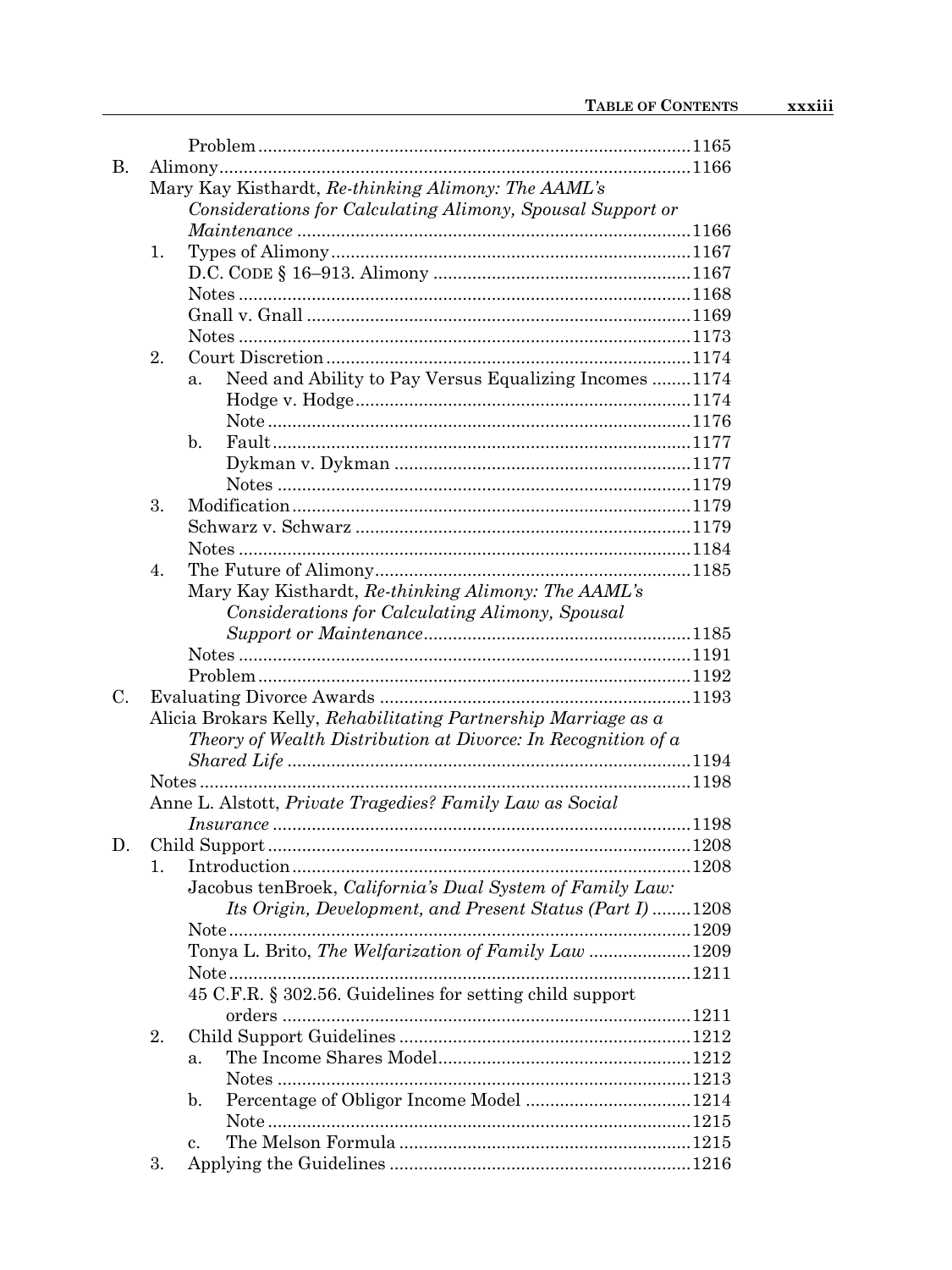|             |    | a. |      |                                                                |  |
|-------------|----|----|------|----------------------------------------------------------------|--|
|             |    |    | i.   |                                                                |  |
|             |    |    |      |                                                                |  |
|             |    |    |      |                                                                |  |
|             |    |    |      |                                                                |  |
|             |    |    |      |                                                                |  |
|             |    |    | ii.  | Who Is Responsible for Child Support? 1222                     |  |
|             |    |    |      |                                                                |  |
|             |    |    |      |                                                                |  |
|             |    |    | iii. | When Does the Responsibility End?  1228                        |  |
|             |    |    |      |                                                                |  |
|             |    |    |      |                                                                |  |
|             |    |    |      |                                                                |  |
|             |    | b. |      |                                                                |  |
|             |    |    |      |                                                                |  |
|             |    |    |      |                                                                |  |
|             |    | c. |      | Court Discretion and Deviation from the Guidelines 1241        |  |
|             |    |    | i.   |                                                                |  |
|             |    |    |      |                                                                |  |
|             |    |    | ii.  |                                                                |  |
|             |    |    |      |                                                                |  |
|             |    |    |      |                                                                |  |
|             |    |    | iii. |                                                                |  |
|             |    |    |      | Rose on Behalf of Clancy v. Moody 1246                         |  |
|             |    |    |      |                                                                |  |
|             | 4. |    |      |                                                                |  |
|             |    |    |      | Elizabeth G. Patterson, <i>Civil Contempt and the Indigent</i> |  |
|             |    |    |      | Child Support Obligor: The Silent Return of Debtor's           |  |
|             |    |    |      |                                                                |  |
|             |    |    |      |                                                                |  |
|             |    |    |      |                                                                |  |
|             |    |    |      |                                                                |  |
|             |    |    |      |                                                                |  |
|             |    |    |      |                                                                |  |
|             |    |    |      | Cortney E. Lollar, Criminalizing (Poor) Fatherhood 1267        |  |
|             |    |    |      |                                                                |  |
| Е.          |    |    |      | Bringing It All Together: A Divorce Negotiation Exercise 1270  |  |
|             |    |    |      | Chapter 10. Family Law Jurisdiction, Recognition, and Choice   |  |
|             |    |    |      |                                                                |  |
| А.          |    |    |      |                                                                |  |
|             |    |    |      | Mark Strasser, Marriage, Divorce, and Domicile1278             |  |
|             |    |    |      |                                                                |  |
| <b>B.</b>   |    |    |      |                                                                |  |
|             |    |    |      |                                                                |  |
| $C_{\cdot}$ |    |    |      |                                                                |  |
|             |    |    |      |                                                                |  |
|             |    |    |      |                                                                |  |
|             |    |    |      |                                                                |  |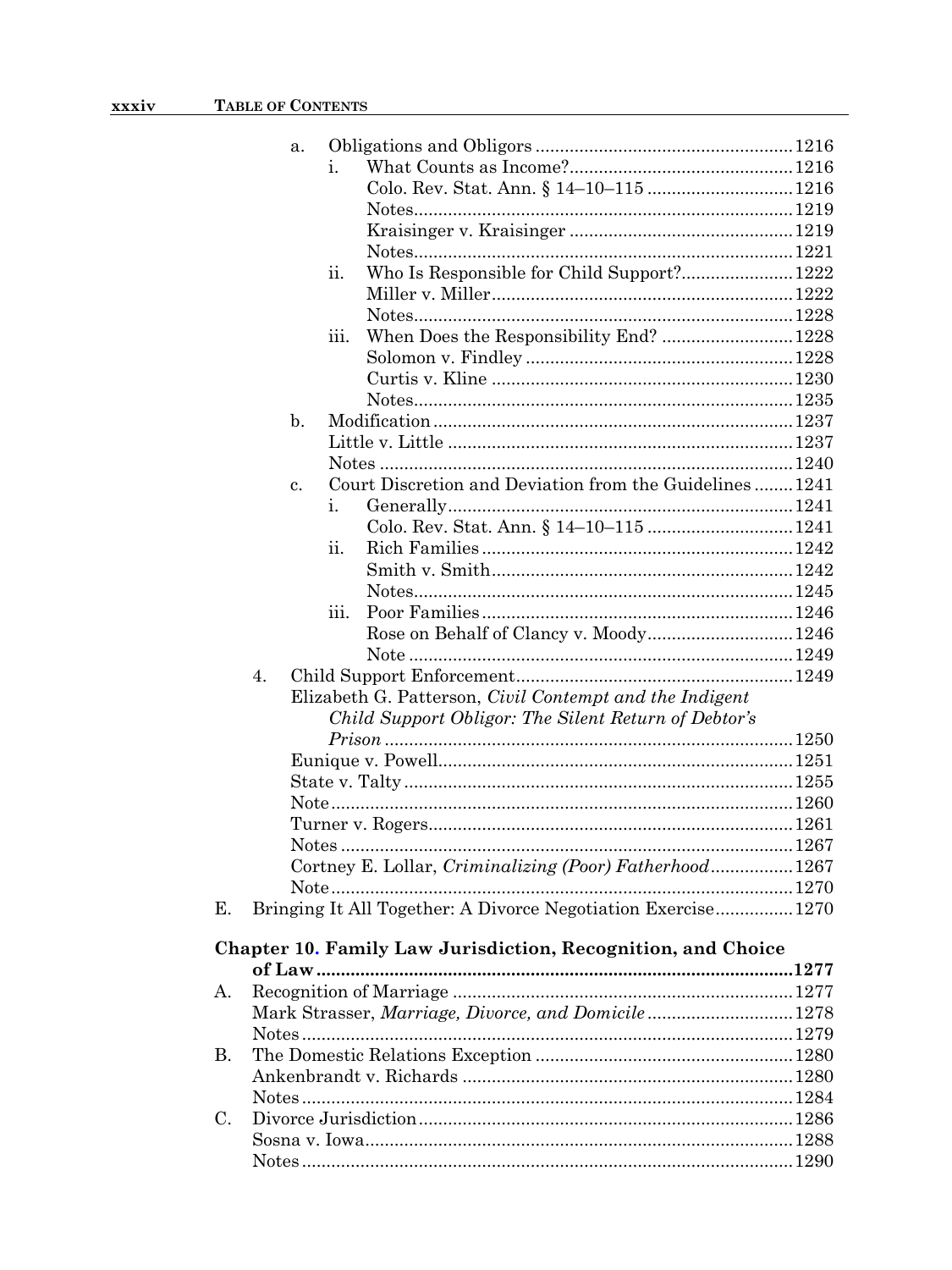| D. |    |                                                           |  |  |  |
|----|----|-----------------------------------------------------------|--|--|--|
|    | 1. |                                                           |  |  |  |
|    |    | a <sub>z</sub>                                            |  |  |  |
|    |    | UNIFORM CHILD CUSTODY JURISDICTION AND                    |  |  |  |
|    |    |                                                           |  |  |  |
|    |    |                                                           |  |  |  |
|    |    | $\mathbf{b}$ .                                            |  |  |  |
|    |    | UNIFORM CHILD CUSTODY JURISDICTION AND                    |  |  |  |
|    |    |                                                           |  |  |  |
|    |    | PARENTAL KIDNAPPING PREVENTION ACT OF 19801299            |  |  |  |
|    |    |                                                           |  |  |  |
|    |    |                                                           |  |  |  |
|    | 2. |                                                           |  |  |  |
|    |    |                                                           |  |  |  |
|    |    |                                                           |  |  |  |
|    |    |                                                           |  |  |  |
|    |    |                                                           |  |  |  |
| Е. |    | Property, Spousal, and Child Support Jurisdiction1314     |  |  |  |
|    | 1. |                                                           |  |  |  |
|    |    |                                                           |  |  |  |
|    |    |                                                           |  |  |  |
|    | 2. | Foreign Versus Domestic Law on Marital Property  1316     |  |  |  |
|    |    |                                                           |  |  |  |
|    |    |                                                           |  |  |  |
|    | 3. |                                                           |  |  |  |
|    |    | Constitutional Limits on Long-Arm Jurisdiction 1323<br>a. |  |  |  |
|    |    |                                                           |  |  |  |
|    |    | Rosemarie T. Ring, Personal Jurisdiction and Child        |  |  |  |
|    |    | Support: Establishing the Parent-Child                    |  |  |  |
|    |    | Relationship as Minimum Contacts1327                      |  |  |  |
|    |    |                                                           |  |  |  |
|    |    | Uniform Interstate Family Support Act1331<br>b.           |  |  |  |
|    |    | UNIFORM INTERSTATE FAMILY SUPPORT ACT 1331                |  |  |  |
|    |    |                                                           |  |  |  |
|    |    |                                                           |  |  |  |
|    |    |                                                           |  |  |  |
|    |    | FULL FAITH AND CREDIT FOR CHILD SUPPORT ORDERS            |  |  |  |
|    |    |                                                           |  |  |  |
|    |    |                                                           |  |  |  |
|    |    |                                                           |  |  |  |
|    |    |                                                           |  |  |  |
| А. |    |                                                           |  |  |  |
|    |    |                                                           |  |  |  |
|    |    |                                                           |  |  |  |
|    |    |                                                           |  |  |  |
|    |    |                                                           |  |  |  |
|    |    |                                                           |  |  |  |
|    |    |                                                           |  |  |  |